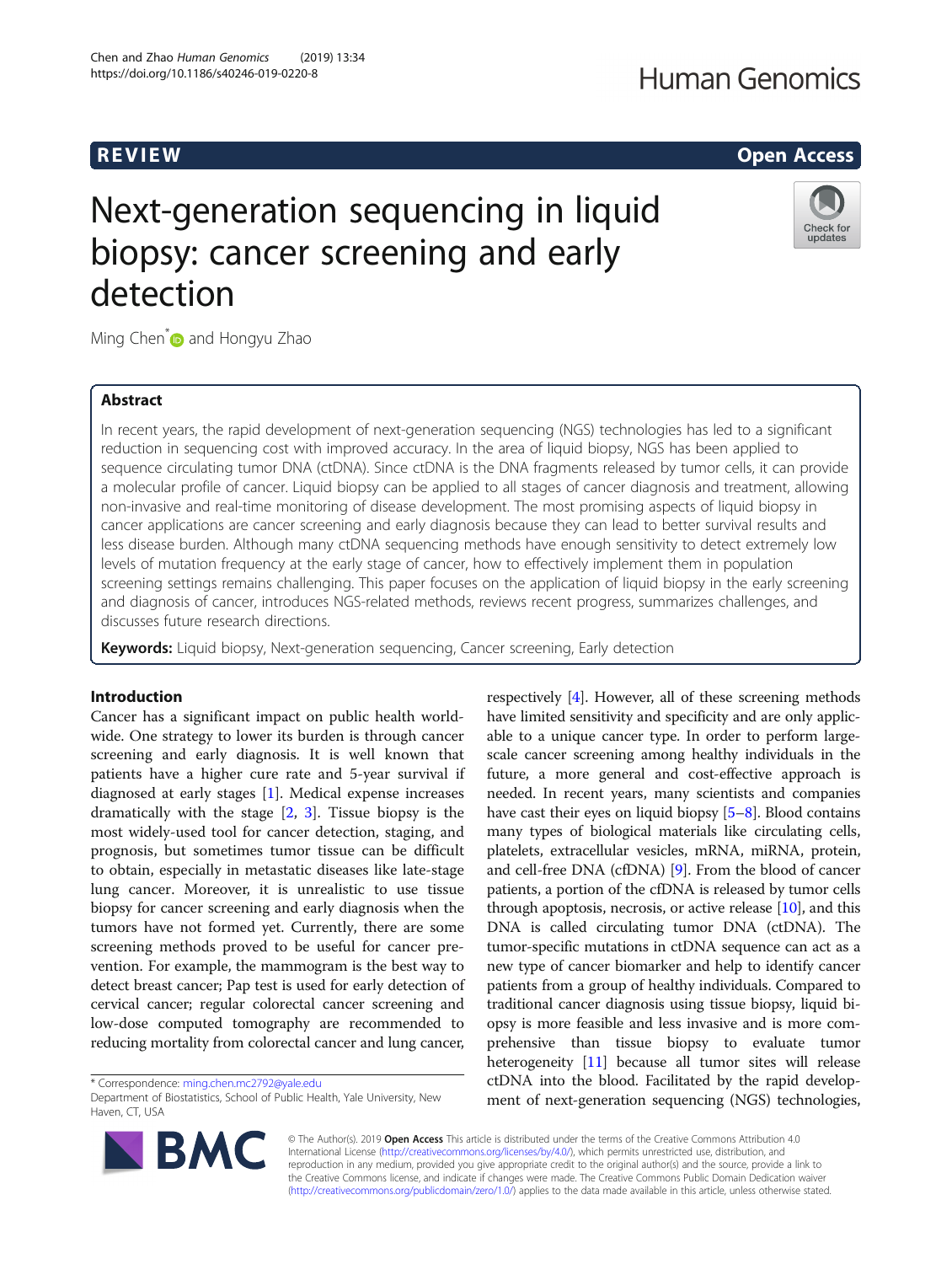nowadays, ctDNA sequencing can achieve much higher sensitivity than tissue biopsy and can be designed for different purposes [\[12\]](#page-6-0).

#### Applications

#### Screening and early diagnosis

Liquid biopsy is a powerful technique that can be applied to different stages of cancer screening and treatment. Among the asymptomatic population, it can be used to identify cancer patients to improve early diagnosis and better intervention. Nevertheless, using ctDNA sequencing for cancer screening and early diagnosis faces great obstacles. Firstly, the concentration of ctDNA is only about 1 to 10 ng/mL in asymptomatic individuals [[12\]](#page-6-0). Therefore, in order to achieve 95% sensitivity, it was shown that around 150 to 300 ml blood sample per test is needed for breast cancer screening [[13](#page-7-0)]. Secondly, apart from the tumor cells, normal healthy cells and hematopoietic cells also contribute to the cfDNA in the blood, resulting in increased false positives when applying ctDNA assays for cancer diagnosis [\[14](#page-7-0)]. Great efforts are being made to meet the sensitivity and specificity requirements for cancer screening and early diagnosis [[15](#page-7-0)–[17](#page-7-0)]. Currently, several ctDNA assays can achieve higher sensitivity and specificity than cancer-derived antigens like prostate-specific antigen, carcinoembryonic antigen, carbohydrate antigen (CA) 19-9, CA 15-3, and CA-125 [[18\]](#page-7-0). There are several lines of evidence supporting the further application of ctDNA on screening. Some cohort studies have shown that ctDNA can be used for early lung cancer diagnosis (stage I or II) and can achieve relatively high sensitivity and specificity [\[16](#page-7-0)]. Mutations like KRAS and TP53 may be detected in stored sputum samples from individuals up to 1 year before cancer diagnosis [\[19](#page-7-0)]. In another prospective study, KRAS and TP53 mutations were detected in the cfDNA of healthy subjects up to 2 years before cancer diagnosis [\[20](#page-7-0)]. Apart from DNA mutation, quantification of cfDNA levels [\[21\]](#page-7-0) and DNA methylation [\[22](#page-7-0)] can be combined to provide robust and consistent results. SEPT9 gene methylation detection is the first US Food and Drug Administration (FDA)-approved blood-based screening test for colorectal cancer (CRC) [\[23,](#page-7-0) [24\]](#page-7-0). It exhibited higher sensitivity and specificity than protein markers [[25\]](#page-7-0).

#### Treatment selection and prognosis

After cancer diagnosis, ctDNA sequencing enables tumor-specific molecular profile of the patients to guide targeted therapy for precision medicine. The half-life of cfDNA in the circulation is between 16 min and 2.5 h [[26\]](#page-7-0). That is why ctDNA can be considered "real-time" snapshot to reflect the overall evolution of lesions [\[12](#page-6-0)]. This enables real-time and long-term monitoring of the

treatment effect, allowing feasible treatment adjustment and better prognosis. Moreover, ctDNA facilitates dynamic monitoring of the clonal evolution and helps to identify the emergence of resistant subclones [[12](#page-6-0)]. Up to now, the European Medicines Agency [\[27](#page-7-0)] and the FDA [[28\]](#page-7-0) have approved epidermal growth factor receptor (EGFR) mutation testing using ctDNA for therapy guidance among non-small cell lung cancer (NSCLC) patients. Moreover, some newly approved immunotherapies are known to produce different tumor response patterns from other systemic treatments. Using the regular practice of monitoring therapeutic efficacy might not be appropriate anymore. For patients treated with immune checkpoint inhibitors for NSCLC, ctDNA was shown to be an early marker of therapeutic efficacy and could better predict survival outcomes [[29\]](#page-7-0).

#### Residual disease and risk of relapse

Even when treatment is successful, relapse is still a significant threat to many cancer patients, and it is hard to detect the residual disease in time using imaging or tissue biopsy. Very few effective and reliable markers are available currently. Recent studies demonstrated that ctDNA assays were able to detect residual disease several weeks earlier than radiologic imaging [\[30\]](#page-7-0), and ctDNApositive patients were at higher risk of relapse and exhibited worse outcome (like shorter overall survival and disease-free survival time) compared to the ctDNAnegative group  $[31]$  $[31]$ . In addition, it was shown that phylogenetic ctDNA profiling could be used to track the subclonal nature of lung cancer relapse and metastasis [[15\]](#page-7-0). With the collected profiles, cancer patients could be stratified into different adjuvant therapies to prevent overtreatment [[12](#page-6-0)].

#### Sequencing techniques

The concentration of ctDNA in plasma has been shown to correlate with tumor size  $[32]$  $[32]$  and stage  $[33]$  $[33]$ . Patients having stage I disease with various cancer types had fewer than 10 copies per 5 ml of tumor mutations in plasma. In contrast, the copy number increased 10 to 100 times among late-stage patients [\[34\]](#page-7-0). Thus, ctDNA assays used for early cancer diagnosis should be highly sensitive. However, highly sensitive assays are always expensive, making large-scale practical applications unrealistic. For late-stage cancer tumor typing, the sensitivity can be moderate because the concentration of ctDNA is much larger. At the same time, the cost of the ctDNA assay is acceptable, and there are several commercial platforms available (Table [1\)](#page-2-0). There is always a tradeoff between sensitivity and cost. Various methods have been proposed to reduce cost, background noise, and errors induced in the amplification step. Those methods can be categorized in different ways. Based on the techniques,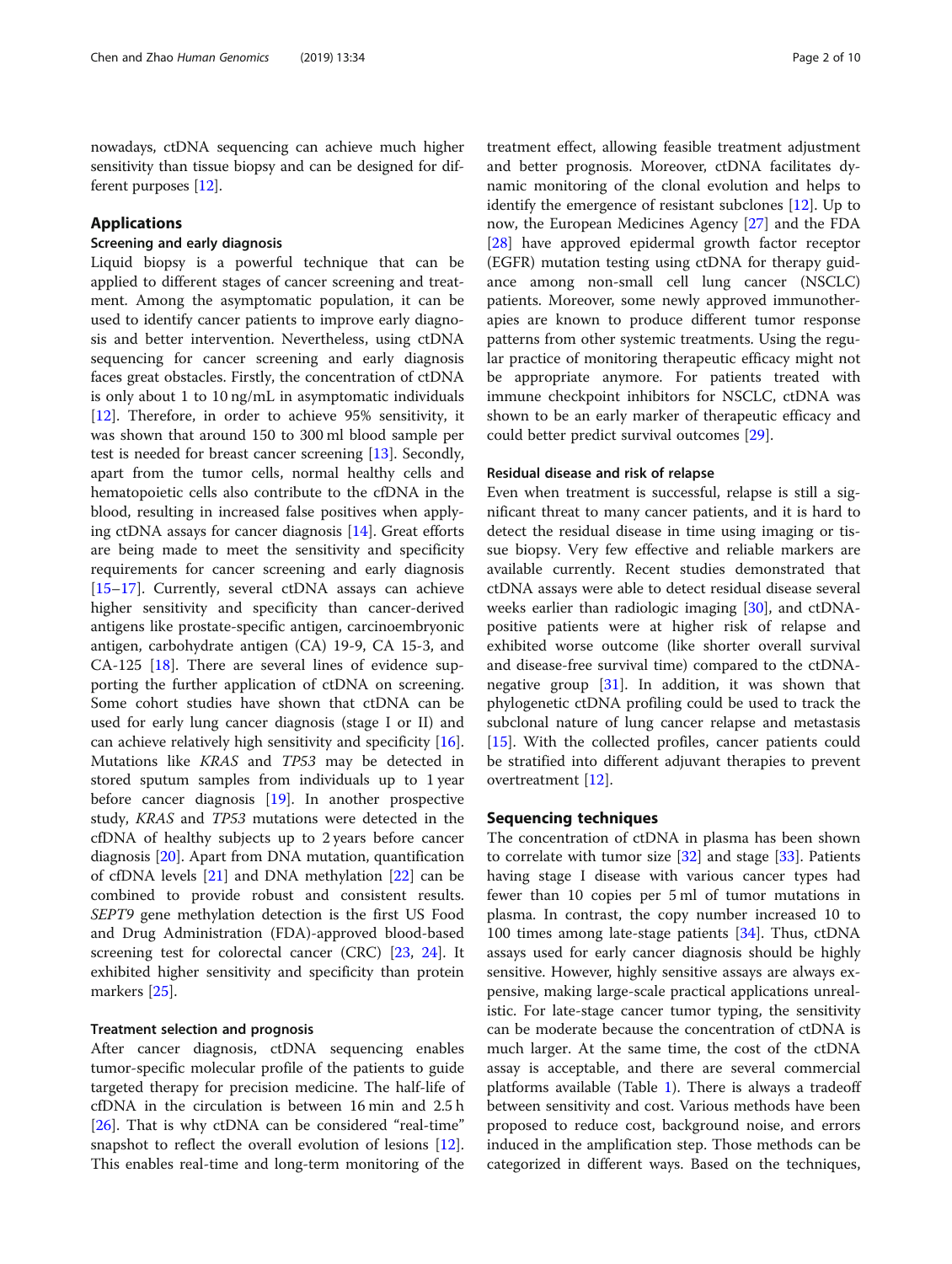<span id="page-2-0"></span>Table 1 List of liquid biopsy companies

| Company                     | Product/study                                  | Usage/aim                                                                                                                                          | Reference |
|-----------------------------|------------------------------------------------|----------------------------------------------------------------------------------------------------------------------------------------------------|-----------|
| Grail                       | The SUMMIT Study                               | Evaluating a blood test designed to detect multiple types<br>of cancer, including lung cancer                                                      | $[35]$    |
| Guardant 360                | Lunar-2                                        | Early cancer detection among higher-risk asymptomatic individuals                                                                                  | [36]      |
| Freenome                    | Screening test                                 | Using Al-based algorithm for early detection of colorectal cancer and<br>precancerous lesions known as advanced adenomas                           | $[37]$    |
| Biocept                     | Target Selector <sup>™</sup><br>ctDNA EGFR Kit | <b>EGFR</b> mutation detection                                                                                                                     | $[38]$    |
| Inivata                     | InVisionSeq™ and<br>InVisionFirst™- Lung       | Around 40 biomarkers (including mutations, CNV, SNV, fusions, indels) panel<br>for advanced cancers molecular profiling, monitoring, and diagnosis | $[39]$    |
| Cynvenio                    | The LiquidBiopsy® Platform                     | NGS-based techniques to detect mutations in as few as 1 target<br>cell per mL/blood                                                                | [40]      |
| CellMaxLife                 | FirstSightCRC™                                 | Using circulating tumor cells for colorectal cancer, adenomas,<br>and colorectal cancer screening and profiling                                    | $[41]$    |
| Exosomedx                   | Exosome-based<br>biomarker tests*              | Diagnosing non-small cell lung cancer and prostate cancer                                                                                          | $[42]$    |
| <b>Biodesix</b>             | GeneStrat <sup>®</sup> test                    | Providing blood-based mutation results of EGFR, ALK, ROS1,<br>RET, BRAF, and KRAS for cancer diagnosis                                             | $[43]$    |
| Personal Genome Diagnostics | PlasmaSELECT™ -R 64                            | Cancer diagnosis using NGS with 64 Genes panel                                                                                                     | $[44]$    |

\*Exosomes are extracellular vesicles (EVs) produced by cells. They contain RNA, proteins, lipids, and metabolites that are reflective of their origins [\[45](#page-7-0)]

there are PCR-based sequencing and NGS-based sequencing. Based on the assay panel size, there are singlelocus/multiplexed assays, targeted sequencing, and genome-wide sequencing. PCR-based sequencing can be used for single-locus/multiplexed assays and targeted panel, while NGS-based sequencing can be applied to any panel size.

#### PCR-based methods

PCR-based methods are most widely used and can achieve extremely high sensitivity. PCR-based methods can be divided into three major categories: real-time quantitative PCR (qPCR), digital PCR (dPCR), and the mass-spectrometry-based method. qPCR is commonly used since it is fast and relatively inexpensive [\[46](#page-7-0)]. However, it can only detect mutant allele fraction (MAF) that is greater than 10% [[47\]](#page-7-0). Several variations have been developed to improve the sensitivity of qPCR. For example, co-amplification at lower denaturation temperature (COLD-PCR) can preferentially amplify mutant sequences by controlling the denaturation temperature. It was proved to be a robust method to detect MAF of approximately 0.1% [\[48](#page-7-0), [49](#page-7-0)].

dPCR has a similar principle as qPCR except it partitions the sample into thousands of parallel PCR reactions to reduce background noise. Thus, it can detect MAF that is less than 0.1% [\[50](#page-7-0)]. The sensitivity can be further enhanced by using multiplexed patient-specific panels [\[51\]](#page-7-0) or molecular barcoding [\[52](#page-7-0)] to reduce background sequencing error rates. Among variants of dPCR, BEAMing (on the basis of four of its principal components: beads, emulsion, amplification, and magnetics) is considered to be the most sensitive approach with the detection rate of 0.02% [[53](#page-7-0)]. Nevertheless, the protocol is complicated, and it is relatively expensive for routine clinical usage. It uses primer-bound beads to combine DNA template and distribute the mix in oil detergent to create many aqueous compartments that contain no more than one template or bead. Then, the whole system undergoes conventional PCR. Since each template is distributed into a separated reaction space, the amplification of template is more specific and fewer errors are induced. In the end, fluorescent hybridization and flow cytometry are applied to distinguish and count different templates.

Apart from qPCR and dPCR, the mass-spectrometrybased method is an adaptation of the conventional PCR method with a unique advantage in multiplex detection. For example, UltraSEEK can detect mutant sequence mixtures with MAF as low as 0.1%. It first applies multiplex PCR to amplify all mixtures at the same time. Then, mutations are captured with the labeled chain terminators for sing-base extension and identified using matrixassisted laser desorption/ionization time-of-flight mass spectrometry [[54](#page-7-0)].

#### NGS-based methods

Although PCR-based methods are sensitive and inexpensive, they can only screen for known variants, and the input and speed are limited. NGS has high throughput and can screen unknown variants. Currently, NGS is able to detect MAF <  $1\%$  [\[55\]](#page-7-0). Furthermore, many methods like unique molecular identifiers [\[29](#page-7-0)] or unique barcodes [\[16\]](#page-7-0) can help to increase the sensitivity and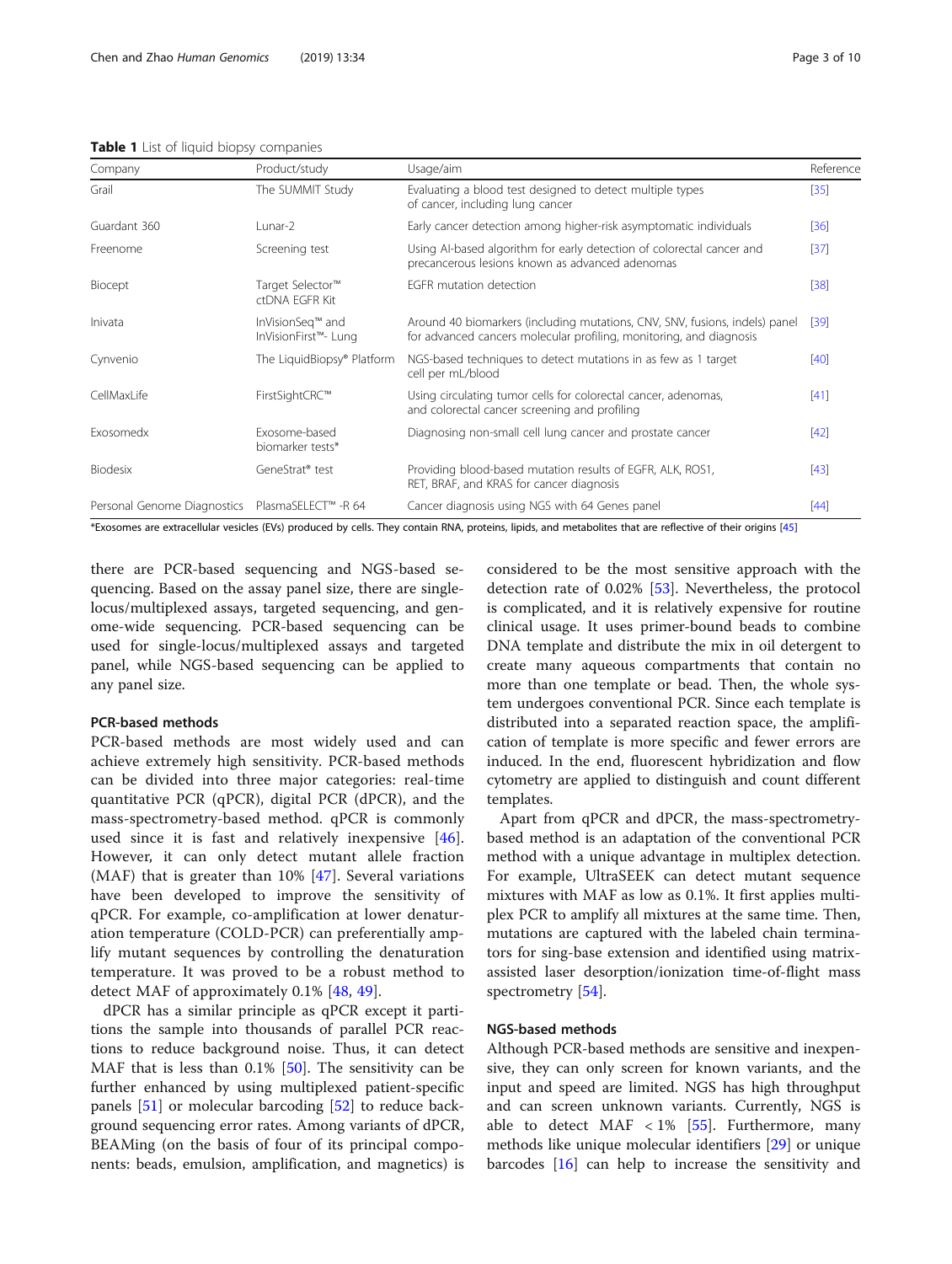reduce the false negatives. These methods are able to detect 59% of stage I or II lung cancer patients with MAF around 0.1% [\[16\]](#page-7-0) and have good agreement between ctDNA response and radiographic response [[29\]](#page-7-0). NGS can be applied to the targeted panel for specific and highly sensitive detection of targeted ctDNA mutations. Many methods are applying NGS to target panel, namely Tagged-Amplicon deep sequencing (TAm-seq), Safe-Sequencing System (Safe-SeqS), CAncer Personalized Profiling by deep sequencing (CAPP-Seq), and Ion Torrent.

For TAm-seq, researchers first design special primers to amplify regions of interest. In order to control sampling errors and allelic loss, the primers are first used to bind to the template during a preamplification step to amplify the original signal. Next, the templates undergo individual amplification for purification. Benefiting from this two-step amplification design, TAm-seq may able to identify mutations  $\sim$  2% MAF with sensitivity over 97% [[56\]](#page-7-0). The enhanced version of TAm-Seq, named eTAm-Seq<sup>™</sup> can detect MAF as low as 0.25% with a sensitivity of 94%. In addition, it has been revised to identify singlenucleotide variants (SNVs), short insertions/deletions (indels), and copy number variants (CNVs) [[57\]](#page-7-0).

For Safe-SeqS, the key idea is adding a unique identifier (UID) to each template. After amplification, if a mutation does not appear in most of the same UID-connected sequences, it is likely to be induced by other errors. In this way, Safe-SeqS reduces the sequencing errors by at least 70-fold [\[58\]](#page-8-0) and has sensitivity as high as  $\sim$  98% for detecting tumor mutations [\[59\]](#page-8-0).

CAPP-Seq is a combination of the library preparation method and a specialized bioinformatics workflow. The library generates many hybrid affinity captures of recurrently mutated genomic regions from the population of interest to create a "selector." The "selector" is applied on tumor DNA to identify individual-specific mutations as prior knowledge. Then, it is applied ctDNA for quan-tification [[52](#page-7-0), [60](#page-8-0)]. CAPP-Seq can detect MAF  $\sim 0.02\%$ with a sensitivity of nearly 100% among stage II-IV NSCLC patients [\[61](#page-8-0)].

Ion Torrent is an NGS platform developed by Thermo Fisher Scientific. It allows CNVs, single-nucleotide polymorphisms (SNPs), indels, and fusion detection with as little as  $1 \text{ ng DNA input } [62]$  $1 \text{ ng DNA input } [62]$ . One study applied this platform covering 2800 COSMIC (the Catalogue Of Somatic Mutations In Cancer) mutations from 50 cancer genes to successfully identify 71% of metastatic breast cancer patients [\[63\]](#page-8-0). Another study covered more than 6800 COSMIC mutations of 46 genes. About 97% of mutations identified in metastasis biopsies were detected in matched ctDNA in the study [[64\]](#page-8-0). However, researchers who compared dPCR with Ion Torrent concluded that dPCR was more sensitive and can detect smaller MAF for some targeted panels [\[65](#page-8-0)].

Although targeted panels may be preferred for their high sensitivity and low cost, they can only detect point mutations and indels. One unique advantage of NGS is that it can be applied to the untargeted panel to find genome-wide DNA variation. Whole-genome-sequencing (WGS) is usually used to get the whole genomic profile of tumor DNA including point mutations, indels, rearrangements, and CNVs [\[46](#page-7-0)]. Although WGS provides us with abundant information, it is expensive and less sensitive. Whole-exome sequencing (WES) is a popular alternative of WGS. It is less expensive by only sequencing the exons. Nevertheless, both WGS and WES require high input sample volume, hindering their application in screening and early diagnosis when the concentration of ctDNA is considerably low. Many genome-wide sequencing methods have been proposed for different variation types like PARE (personalized analysis of rearranged ends) for the detection of rearrangement, digital Karyotyping for DNA content quantification, and FAST-SeqS (Fast Aneuploidy Screening Test-Sequencing System) for the detection of CNVs.

PARE first uses next-generation mate-paired sequence analysis to identify individualized rearrangements from tumor tissue. Then, it applies PCR for quantitatively monitoring the detected rearrangements. It is highly sensitive for detecting ctDNA lower than 0.001% in patient plasma samples [\[66\]](#page-8-0). Some studies suggested that ctDNA at levels > 0.75% could be detected in cancer patients with sensitivity over 90% and specificity over 99%. Even a single copy of rearrangement from ctDNA can be detected without false positives [\[67](#page-8-0)].

Digital karyotyping is a quantitative approach to detecting genome-wide abnormalities at high resolution, including unknown chromosomal changes, altered regions, and DNA sequences  $[68]$  $[68]$ . It uses two enzymes to cut the DNA into short fragments around 10 kb and ligates each fragment with a tag. The tags help to align the DNA fragments back to the genome and detect abnormalities in DNA sequence through their density. Orthodenticle homologue 2 (OTX2) amplification was identified in medulloblastomas using digital karyotyping. The overexpression of OTX2 was later confirmed to be causal for certain medulloblastomas type [\[69](#page-8-0)].

FAST-SeqS (Fast Aneuploidy Screening Test-Sequencing System) can discriminate as low as 4% of trisomy 21 DNA from euploid samples. The key is simplifying the library preparation steps by only using one designed single primer pair to amplify the repeat regions of interest, so that the cost can be controlled while increases the throughput [\[70](#page-8-0)]. There is an updated version of FAST-SeqS called modified FAST-SeqS (mFAST-SeqS). Unlike methods like PARE for quantification of target mutations predetermined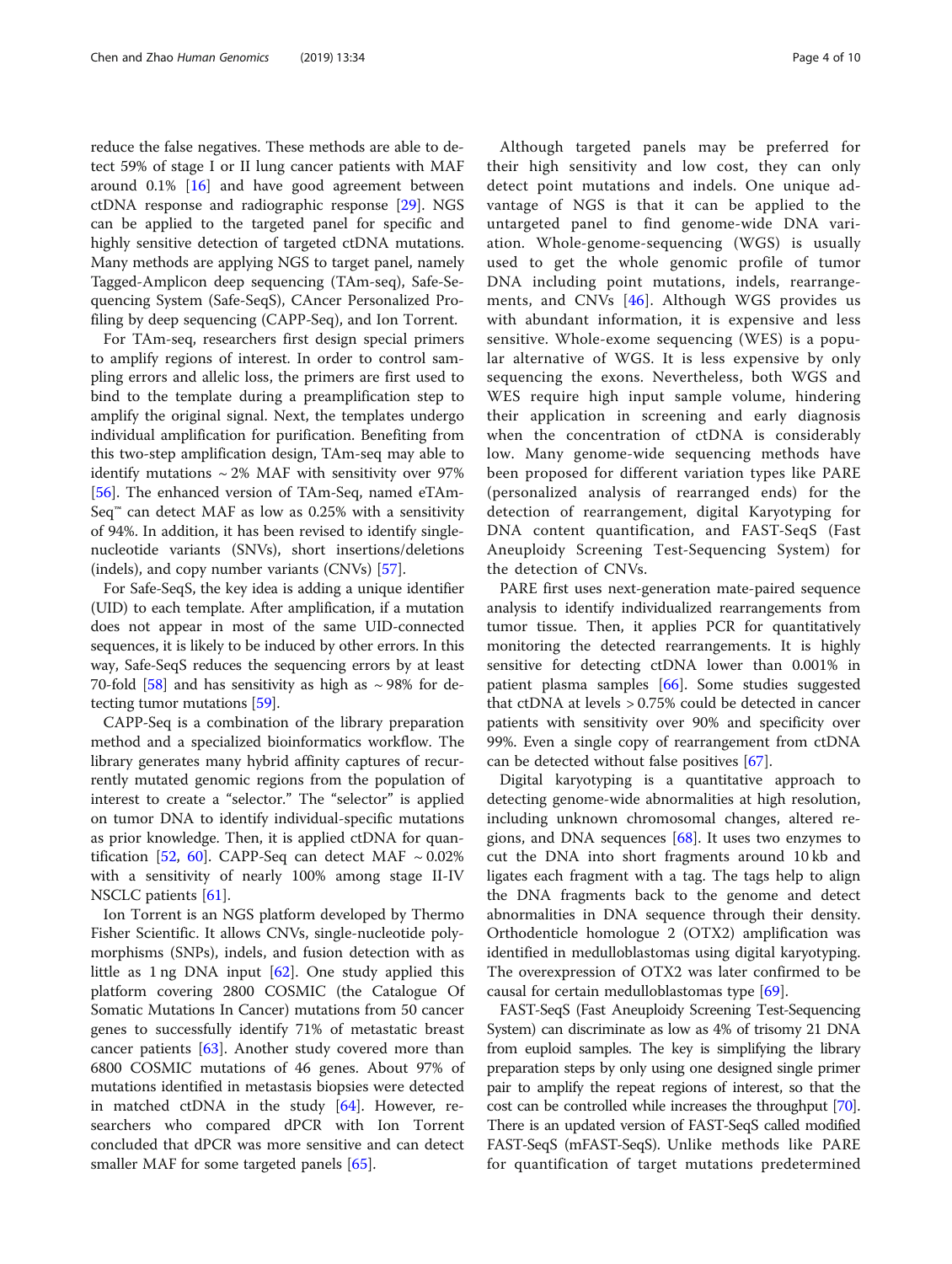by sequencing tumor tissue, mFAST-SeqS is an untargeted method to monitor residual disease or treatment response. Compared with the targeted approaches that can detect MAF as low as 0.01% to 0.5%, untargeted approaches can only detect MAF > 10%. Nevertheless, untargeted approaches require no prior knowledge and can develop genome-wide copy number pattern or assess mutation spectra [\[71](#page-8-0), [72\]](#page-8-0).

#### Methylation sequencing

Cancer screening not only requires knowing whether the person has cancer or not, but also needs to find the cancerous site for follow-up diagnosis and treatment. Somatic mutation alone may not provide adequate information about the tumor site. Epigenetic information like methylation [[73\]](#page-8-0) or protein biomarkers combined with ctDNA [[74\]](#page-8-0) has been proved to help determine the tumor origin at an early stage. It is especially useful when the primary site of cancer is unknown. Researchers found that the tumor- and-tissue-specific pattern from methylome data can help with disease classification [[75](#page-8-0), [76\]](#page-8-0). It has been shown that methylation profiles of hepatocellular carcinoma tumor DNA and matched plasma ctDNA were highly correlated [[75](#page-8-0)] and could be used to differentiate breast, colon, liver, and lung cancer in diagnosis and prognosis [\[77\]](#page-8-0).

Methylation sequencing techniques usually have a preprocessing step before sequencing. In addition to DNA conversion, the intention of the preprocessing step is enriching and selecting sequencing targets to reduce the cost. For example, some protocols use immunoprecipitation against 5-methylcytosine to allow much lower levels of input DNA while maintaining high sensitivity [[73](#page-8-0), [78\]](#page-8-0). In some other cases, methylation-sensitive restriction enzymes are used to analyze DNA methylation changes [[79,](#page-8-0) [80](#page-8-0)].

Similar to DNA variants detection, the limited concentration of methylation variants poses great challenges for the balance between coverage, cost, and sensitivity while controlling the technical errors introduced during sequencing. Various methods have been proposed to address the trade-off. For example, the locus-specific techniques like methylation-specific PCR [[81\]](#page-8-0) and MethyLight [\[82\]](#page-8-0) can achieve high sensitivity. However, they can only provide semi-quantitative information for a particular pattern of DNA methylation. PCR-based target selection can achieve high accuracy with a low level of input [[81,](#page-8-0) [83](#page-8-0)]. However, it cannot be easily applied to the whole-genome level. On the other hand, bisulfite sequencing facilitated by NGS [\[61](#page-8-0), [84](#page-8-0), [85](#page-8-0)] can achieve genome-wide coverage. Adoptions of bisulfite sequencing like Padlock probes can enrich arbitrary target set [\[86](#page-8-0)], and DREAMing can detect ultra-rare heterogeneously methylated epialleles variants [[87\]](#page-8-0).

#### Challenges

#### Biological challenges

ctDNA is highly fragmented, ranging from 100 to 10, 000 bp. It is challenging to isolate ctDNA from the blood for quantitation since the small fragments are easy to lose or degrade [[88\]](#page-8-0). Although the concentration of ctDNA will increase with the stage and tumor size, the total percentage of ctDNA in the blood is extremely low, putting many requirements on the sample processing procedure. Also, it has been shown that both concentration and stability of ctDNA could be influenced by the form, release, degradation, and clearance of cfDNA [\[89](#page-8-0)]. Up to now, very few studies have discussed the clearance rate and biological mechanism of ctDNA. Another significant obstacle at present is the lack of biological knowledge and experimental evidence to support the quantitative relationship between ctDNA and early cancer development. The pathological evidence is hard to find. Since by the time of using the ctDNA assay for cancer screening or early detection, no knowledge of tissue samples or symptoms of cancer is available. Much remains for us to understand the fundamental biology of ctDNA before we can further push forward the clinical applications of liquid biopsy.

#### Panel design

It is challenging to find the optimal panel of biomarkers (in most cases, this refers to genetic mutations) according to different objectives, which may demand different tests and impose different requirements [\[22\]](#page-7-0). For example, screening requires high sensitivity and high coverage, while monitoring will focus more on the specificity of given mutations. Traditionally, the candidate gene mutation panel is decided on limited biological or clinical knowledge. Nowadays, bioinformatics and biostatistics tools are broadly used to guide the panel design. Information from databases like COSMIC [[90](#page-8-0)] or The Cancer Genome Atlas (TCGA) [\[91](#page-8-0)] can be integrated to find differential expression genes or cancer-related mutants among cancer patients and healthy controls. Nevertheless, published studies often applied different methods to select the mutation panels, and there are no systematic criteria on how to choose the optimal combination.

Recently, some researches combined ctDNA mutations with other biomarkers like protein or methylation to improve the overall sensitivity. It was shown that the combination of ctDNA and protein biomarkers could dramatically increase the sensitivity [[17\]](#page-7-0). However, it could be difficult to find the optimal combination of other biomarkers that can maximize the overall detection performance. Biostatistical approaches allow us to effectively identify the relationship between biomarkers like the correlation pattern to guide the panel selection.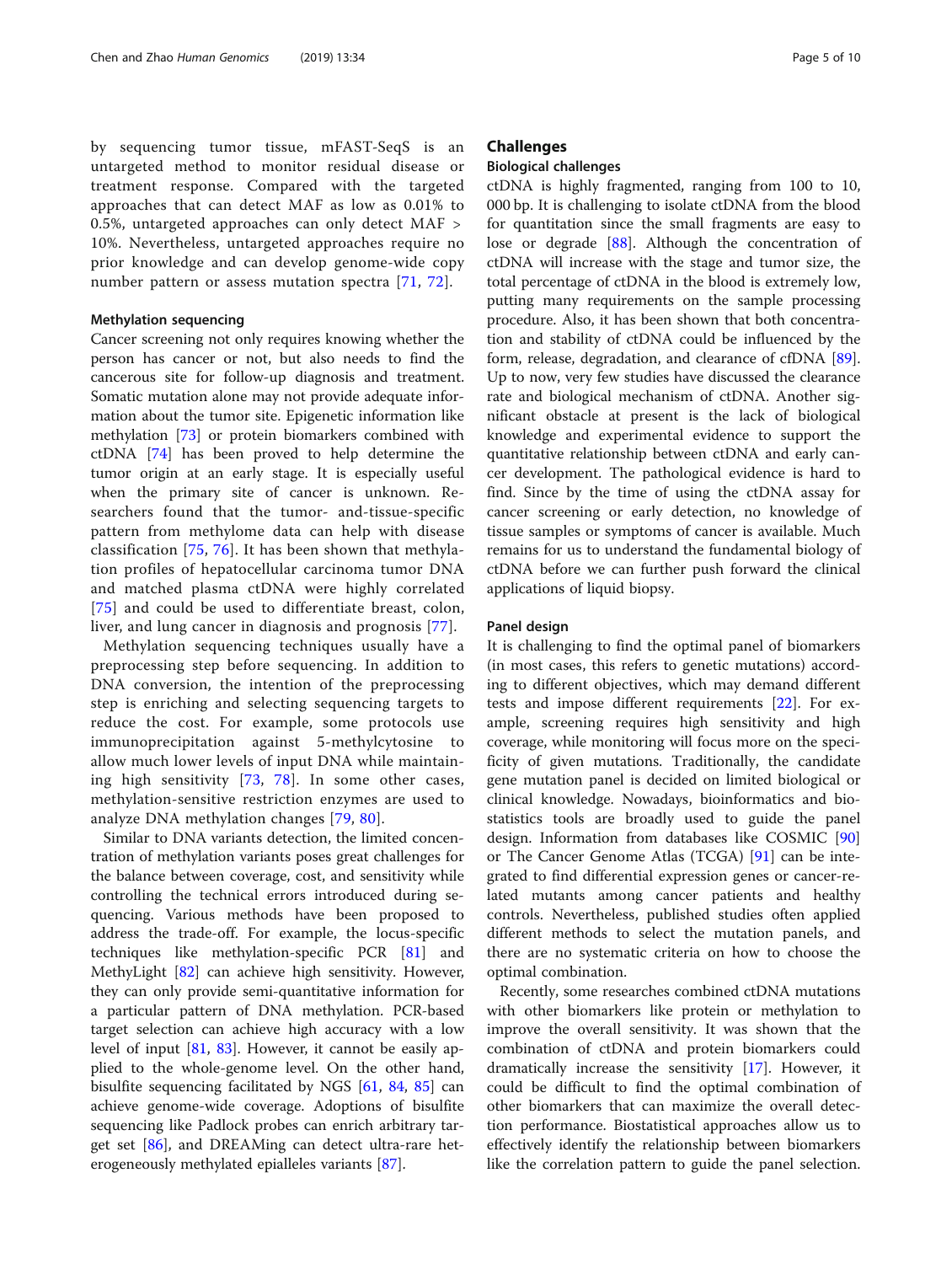For example, a study has shown that using KRAS muta-

tions with four protein biomarkers can increase the sensitivity from 30 to 64% and TP53 provided little improvement to the panel since it was highly correlated with KRAS [[74](#page-8-0)].

#### Sample processing

In a recent review  $[92]$  $[92]$ , it was proposed that the preanalytical sample processing including collection, handling, transport, processing, and storage of a specimen is crucial to the final result of ctDNA assay since they would increase degradation of cell-free DNA or increase contamination. The recovery of smaller DNA fragments is particularly important in ctDNA analyses. Many approaches have been explored to improve sample processing quality. For example, plasma has been proven to be the superior source of ctDNA [\[93](#page-8-0)]. Standard lavender top tubes with anticoagulant EDTA are most suitable for sample collection [\[94,](#page-8-0) [95\]](#page-8-0). To conclude, a standard operating procedure for ctDNA pre-analytical sample processing is essential to allow more robust and comparable results. However, many published studies were retrospective studies and used archived serum or plasma with distinct pre-analytical procedures [\[96](#page-8-0)–[98\]](#page-9-0). Little is known so far on how those variables would influence the accuracy of the test.

#### Data analysis

ctDNA sequencing, especially using NGS, will produce large amounts of data. In addition, in the context of disease monitoring, repeated measurements of clinical variables and outcomes and sequencing data will be collected. The large data size and complex date challenge to statistical analysis. First, researchers need to decide on the lower limits before conducting tests. However, the optimal lower limits of detection may vary depending on the intended use of the ctDNA assay, and there are no standard criteria for choosing the lower limits [[99\]](#page-9-0). Some articles found that ctDNA was highly concordant with tumor DNA while others did not [[100](#page-9-0)–[102\]](#page-9-0). It was suggested that the discordant results might depend on the genetic tests applied [[100](#page-9-0)] apart from variation in biosource.

Another statistical challenge is building the classification model. Since the sample size is usually small compared to the number of biomarkers, selecting a subset of most important biomarkers helps to avoid overfitting. Different methods have been used for biomarker selection and model training in published studies [[17](#page-7-0), [75](#page-8-0)]. However, some of the procedures were not appropriate. For example, one of the most commonly seen mistakes is using all data for model training and testing, which might induce bias and appear to have high accuracy. Although many model selection methods are available, without appropriate training, testing, model comparison, and diagnosis procedure, the results could be biased and invalid.

The third problem is how to integrate data from different resources. This is especially challenging for cancer screening where we can collect longitudinal data regarding ctDNA sequencing, other biomarkers like protein and methylation, demographic data, medical record, living habits, and so on. Combining available information can help distinguish different populations and improve diagnostic accuracy. A model like CancerSEEK uses both mutation data and protein data to achieve high classification accuracy [[17](#page-7-0)]. One drawback of CancerSEEK is that it transforms all ctDNA mutation data into a single omega score and puts it into the model with other protein biomarker data instead of directly using all the information contained in ctDNA mutations. There are few methods available to build such a model that can integrate different data types, track the change over time with suitably selected predictors, and maximize the usage of all available information.

#### Clinical applications

Two paradigms are proposed for demonstrating clinical validity and utility using ctDNA [[92\]](#page-8-0). First, prospective clinical trials can be used to test ctDNA as an independent test. Alternatively, the information provided by ctDNA and tissue samples can be assessed to compare their similarity. Both paradigms face many challenges especially in the context of disease screening and early diagnosis. For the first one, the validation of the assay quantitation of tumor burden is technically challenging due to the sample processing issues discussed above. In addition, absolute quantitation is hard to obtain. Most of the methods only obtain relative measures, and few studies conducted cross-platform comparisons. Even when the accurate measure can be obtained, clinical validation requires large-scale prospective trials including both healthy people and cancer patients for treatment guidance and outcome evaluation.

For the second paradigm, the concordance between tumor tissue and ctDNA are not consistent across different studies. A significant number of studies showed that the correlation between plasma mutation status and response rates to therapy was almost the same as that of tumor tissue [\[103](#page-9-0)–[108\]](#page-9-0). Nevertheless, other studies showed covariates such as disease stage, tumor type, and tumor heterogeneity and whether the variant was clonal or subclonal could influence the concordance between tissue and plasma mutation status [[21,](#page-7-0) [92,](#page-8-0) [109](#page-9-0), [110](#page-9-0)]. These observations suggest that although it is necessary to develop the concordance between tissue and ctDNA, directly relating ctDNA mutation profiles to clinical measurements of cancer may be another strategy. Last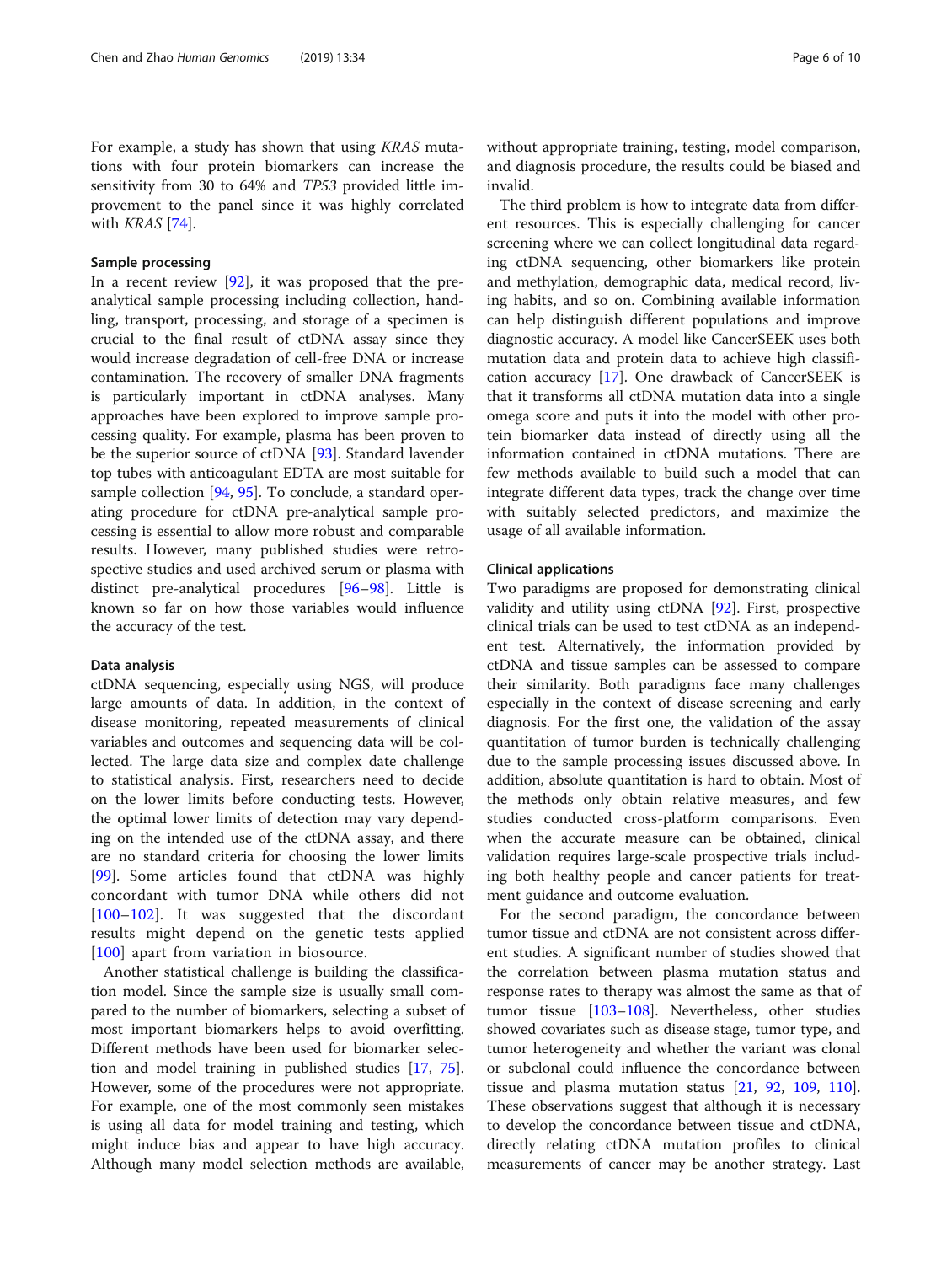<span id="page-6-0"></span>but not least, there is the concern of false positives and overdiagnosis brought by cancer screening. Some patients will not become symptomatic, or their tumors can be benign even they are tested positive. Whether the benefits overwhelm the additional cost and the medical pressure brought by the practice of liquid biopsy remains to be carefully examined [[111](#page-9-0)].

Up to now, there are many liquid biopsy-based assays designed for disease detection, diagnosis, profiling, and treatment selection. Some of them have already been used commercially on cancer patients (Table [1](#page-2-0)). However, most studies about liquid biopsy were observational, and some of them lacked healthy controls. To date, no studies have shown any improvement in patients outcomes or medical cost using liquid biopsy compared with standard-of-care monitoring methods [[92\]](#page-8-0). Moreover, few studies have evaluated the treatment outcome only based on ctDNA assay-guided targeted therapy. Few of previous studies were intended for cancer screening and early diagnosis. Nevertheless, many large-scale prospective studies are undergoing to demonstrate the clinical validity and utility of ctDNA assays rigorously. For example, powered by Illumina, a company named GRAIL planned to start the SUMMIT study enrolling approximately 50,000 participants without cancer from a high-risk population. They aimed to develop an affordable blood test to detect multiple types of cancer at the same time (Table [1\)](#page-2-0).

#### Conclusion

Up to now, ctDNA has shown many promising results for cancer classification, monitoring, prognosis, and treatment selection. However, using ctDNA for cancer screening and early detection remained to be solved. The biggest challenge is the low concentration of ctDNA in the blood. Although some NGS-based protocols improve the sensitivity of ctDNA assays in many different ways, the trade-off between sensitivity and cost is still the greatest concern in practice. In the future, other sources of information apart from ctDNA should be combined to increase sensitivity and specificity. Moreover, applying ctDNA sequencing to cancer screening provides us with a good opportunity to collect longitudinal data to create a better disease classification model. As the price for sequencing continues to decrease, using liquid biopsy for cancer prevention and treatment hold promise in the future.

#### Abbreviations

CA: Carbohydrate antigen; CAPP-Seq: CAncer Personalized Profiling by deep sequencing; cfDNA: Cell-free DNA; CNV: Copy number variant; COLD-PCR: CO-amplification at Lower Denaturation temperature; COSMIC: The Catalogue Of Somatic Mutations In Cancer; CRC: Colorectal cancer; ctDNA: Circulating tumor DNA; FAST-SeqS: Fast Aneuploidy Screening Test-Sequencing System; FDA: The US Food and Drug Administration; indel: Insertion or deletion; MAF: Mutant allele fraction;

mFAST-SeqS: Modified FAST-SeqS; NGS: Next-generation sequencing; NSCLC: Non-small cell lung cancer; OTX2: Orthodenticle homologue 2; PARE: Personalized analysis of rearranged ends; PCR dPCR: Digital PCR; PCR TAm-seq: Tagged-Amplicon deep sequencing; qPCR: Real-time quantitative; Safe-SeqS: Safe-Sequencing System; SNP: Single-nucleotide polymorphisms; SNV: Single-nucleotide variant; TCGA: The Cancer Genome Atlas; UID: Unique identifier; WES: Whole-exome-sequencing; WGS: Whole-genome-sequencing

#### Acknowledgements

Not applicable

#### Authors' contributions

MC was the major contributor in writing the review. HZ substantially modified the review. All authors read and approved the final review of the manuscript.

#### Availability of data and materials

Not applicable

Ethics approval and consent to participate Not applicable

#### Consent for publication

Not applicable

#### Competing interests

The authors declare that they have no competing interests.

Received: 12 April 2019 Accepted: 19 July 2019 Published online: 01 August 2019

#### References

- 1. World Health Organization. WHO. Cancer. 2019. [https://www.who.int/news](http://www.who.int/news-room/fact-sheets/detail/cancer)[room/fact-sheets/detail/cancer](http://www.who.int/news-room/fact-sheets/detail/cancer), [Accessed 12 Sept 2018].
- 2. Blumen H, Fitch K, Polkus V. Comparison of treatment costs for breast cancer, by tumor stage and type of service. Am Health Drug Benefits. 2016;9(1):23.
- 3. Cipriano LE, Romanus D, Earle CC, Neville BA, Halpern EF, Gazelle GS, McMahon PM. Lung cancer treatment costs, including patient responsibility, by disease stage and treatment modality, 1992 to 2003. Value Health. 2011;14(1):41–52.
- 4. Center for Disease Control CDC and Prevention. How to prevent cancer or find it early: screening tests. 2019. [https://www](http://www.cdc.gov/cancer/dcpc/prevention/screening.htm).cdc.g[ov/cancer/dcpc/](http://www.cdc.gov/cancer/dcpc/prevention/screening.htm) [prevention/screening.htm,](http://www.cdc.gov/cancer/dcpc/prevention/screening.htm) [Accessed 02 May 2018].
- Kwapisz D. The first liquid biopsy test approved. is it a new era of mutation testing for non-small cell lung cancer? Ann Transl Med. 2017;5(3):46.
- 6. Crowley E, Di Nicolantonio F, Loupakis F, Bardelli A. Liquid biopsy: monitoring cancer- genetics in the blood. Nat Rev Clin Oncol. 2013;10(8):472.
- 7. Yoshioka Y, Kosaka N, Konishi Y, Ohta H, Okamoto H, Sonoda H, Nonaka R, Yamamoto H, Ishii H, Mori M, et al. Ultra-sensitive liquid biopsy of circulating extracellular vesicles using exoscreen. Nat Commun. 2014;5:3591.
- 8. Pantel K, Alix-Panabières C. Real-time liquid biopsy in cancer patients: fact or fiction? Cancer Res. 2013;73(21):6384–8.
- 9. Labib M, Mohamadi RM, Poudineh M, Ahmed SU, Ivanov I, Huang C-L, Moosavi M, Sargent EH, Kelley SO. Single-cell mrna cytometry via sequencespecific nanoparticle clustering and trapping. Nat Chem. 2018;10(5):1.
- 10. Stroun M, Lyautey J, Lederrey C, Olson-Sand A, Anker P. About the possible origin and mechanism of circulating DNA: apoptosis and active DNA release. Clin Chim Acta. 2001;313(1–2):139–42.
- 11. Siena S, Sartore-Bianchi A, Garcia-Carbonero R, Karthaus M, Smith D, Tabernero J, Van Cutsem E, Guan X, Boedigheimer M, Ang A, et al. Dynamic molecular analysis and clinical correlates of tumor evolution within a phase ii trial of panitumumab-based therapy in metastatic colorectal cancer. Ann Oncol. 2017;29(1):119–26.
- 12. Wan JCM, Massie C, Garcia-Corbacho J, Mouliere F, Brenton JD, Caldas C, Pacey S, Baird R, Rosenfeld N. Liquid biopsies come of age: towards implementation of circulating tumour DNA. Nat Rev Cancer. 2017;17(4):223.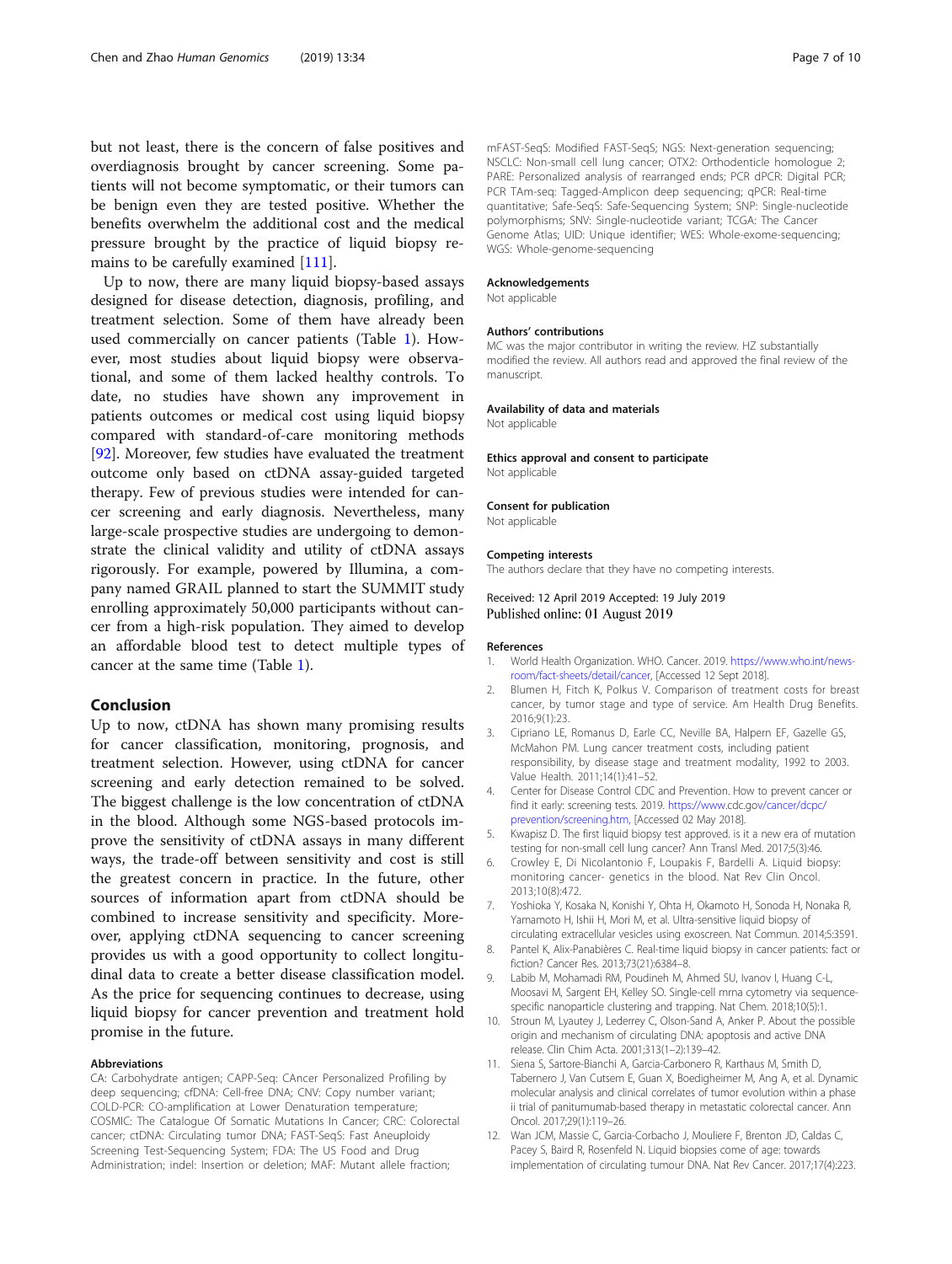- <span id="page-7-0"></span>13. Tangvarasittichai O, Jaiwang W, Tangvarasittichai S. The plasma DNA concentration as a potential breast cancer screening marker. Indian J Clin Biochem. 2015;30(1):55–8.
- 14. Lehmann-Werman R, Neiman D, Zemmour H, Moss J, Magenheim J, Vaknin-Dembinsky A, Rubertsson S, Nellgård B, Blennow K, Zetterberg H, et al. Identification of tissue-specific cell death using methylation patterns of circulating DNA. Proc Natl Acad Sci. 2016;113(13):E1826–34.
- 15. Abbosh C, Birkbak NJ, Wilson GA, Jamal-Hanjani M, Constantin T, Salari R, Le Quesne J, Moore DA, Veeriah S, Rosenthal R, et al. Phylogenetic ctDNA analysis depicts early-stage lung cancer evolution. Nature. 2017;545(7655):446.
- 16. Phallen J, Sausen M, Adleff V, Leal A, Hruban C, White J, Anagnostou V, Fiksel J, Cristiano S, Papp E, et al. Direct detection of early-stage cancers using circulating tumor DNA. Sci Transl Med. 2017;9(403):eaan2415.
- 17. Cohen JD, Li L, Wang Y, Thoburn C, Afsari B, Danilova L, Douville C, Javed AA, Wong F, Mattox A, et al. Detection and localization of surgically resectable cancers with a multi-analyte blood test. Science. 2018;359(6378):eaar3247.
- 18. Donaldson J, Park BH. Circulating tumor DNA: measurement and clinical utility. Ann Rev Med. 2018;69:223–34.
- 19. Mao L, Hruban RH, Boyle JO, Tockman M, Sidransky D. Detection of oncogene mutations in sputum precedes diagnosis of lung cancer. Cancer Res. 1994;54(7):1634–7.
- 20. Gormally E, Vineis P, Matullo G, Veglia F, Caboux E, Le Roux E, Peluso M, Garte S, Guarrera S, Munnia A, et al. Tp53 and kras2 mutations in plasma DNA of healthy subjects and subsequent cancer occurrence: a prospective study. Cancer Res. 2006;66(13):6871–6.
- 21. Gorgannezhad L, Umer M, Islam MN, Nguyen N-T, Shiddiky MJA. Circulating tumor DNA and liquid biopsy: opportunities, challenges, and recent advances in detection technologies. Lab Chip. 2018;18(8):1174–96.
- 22. Ossandon MR, Agrawal L, Bernhard EJ, Conley BA, Dey SM, Divi RL, Guan P, Lively TG, McKee TC, Sorg BS, et al. Circulating tumor DNA assays in clinical cancer research. JNCI: J Natl Cancer Inst. 2018;110(9):929–34.
- 23. Church TR, Wandell M, Lofton-Day C, Mongin SJ, Burger M, Payne SR, Castaños-Vélez E, Blumenstein BA, Rösch T, Osborn N, et al. Prospective evaluation of methylated sept9 in plasma for detection of asymptomatic colorectal cancer. Gut. 2013;63(2):317–25.
- 24. Song L, Li Y. Sept9: a specific circulating biomarker for colorectal cancer. Adv Clin Chem. 2015;72:171–204 Elsevier.
- 25. Song L, Jia J, Peng X, Xiao W, Li Y. The performance of the sept9 gene methylation assay and a comparison with other crc screening tests: a metaanalysis. Sci Rep. 2017;7(1):3032.
- 26. Diehl F, Schmidt K, Choti MA, Romans K, Goodman S, Li M, Thornton K, Agrawal N, Sokoll L, Szabo SA, et al. Circulating mutant DNA to assess tumor dynamics. Nat Med. 2008;14(9):985.
- 27. European Medicines Agency. EMA. Tarceva. 2018. [https://www.ema.europa.](https://www.ema.europa.eu/en/medicines/human/EPAR/tarceva) [eu/en/medicines/human/EPAR/tarceva](https://www.ema.europa.eu/en/medicines/human/EPAR/tarceva), [Accessed 27 July 2018].
- 28. US Food FDA and Drug Administration. Premarket approval P150044 Cobas EGFR MUTATION TEST V2. 2018. [https://www.accessdata.fda.gov/scripts/](http://www.accessdata.fda.gov/scripts/cdrh/cfdocs/cfpma/pma.cfm?id=P150044) [cdrh/cfdocs/cfpma/pma.cfm?id=P150044,](http://www.accessdata.fda.gov/scripts/cdrh/cfdocs/cfpma/pma.cfm?id=P150044) [Accessed 27 July 2018].
- 29. Goldberg SB, Narayan A, Kole AJ, Decker RH, Teysir J, Carriero NJ, Lee A, Nemati R, Nath SK, Mane SM, et al. Early assessment of lung cancer immunotherapy response via circulating tumor DNA. Clin Cancer Res. 2018;24(8):1341.
- 30. Reinert T, Schøler LV, Thomsen R, Tobiasen H, Vang S, Nordentoft I, Lamy P, Kannerup A-S, Mortensen FV, Stribolt K, Hamilton-Dutoit S, Nielsen HJ, Laurberg S, Pallisgaard N, Pedersen JS, Ørntoft TF, Andersen CL. Analysis of circulating tumour DNA to monitor disease burden following colorectal cancer surgery. Gut. 2016;65(4):625–34.
- 31. Lecomte T, Berger A, Zinzindohoué F, Micard S, Landi B, Blons H, Beaune P, Cugnenc P-H, Laurent-Puig P. Detection of free-circulating tumor-associated DNA in plasma of colorectal cancer patients and its association with prognosis. Int J Cancer. 2002;100(5):542–8.
- 32. Thierry AR, Mouliere F, Gongora C, Ollier J, Robert B, Ychou M, Del Rio M, Molina F. Origin and quantification of circulating DNA in mice with human colorectal cancer xenografts. Nucleic Acids Res. 2010;38(18): 6159–75.
- 33. Bettegowda C, Sausen M, Leary RJ, Kinde I, Wang Y, Agrawal N, Bartlett BR, Wang H, Luber B, Alani RM, et al. Detection of circulating tumor DNA in early-and late-stage human malignancies. Sci Transl Med. 2014;6(224):224ra24.
- 34. Haque IS, Elemento O. Challenges in using ctDNA to achieve early detection of cancer. bioRxiv. 2017;237578.
- 35. Inc. Grail. ESUMMIT Study. 2018. [https://grail.com/clinical-studies/summit](https://grail.com/clinical-studies/summit-study/)[study/,](https://grail.com/clinical-studies/summit-study/) [Accessed 21 Feb 2019].
- 36. Inc. Guardant Health. Early detection LUNAR-2. 2018. [https://guardanthealth.](https://guardanthealth.com/solutions/#lunar-2) [com/solutions/#lunar-2,](https://guardanthealth.com/solutions/#lunar-2) [Accessed 21 Feb 2019].
- 37. Freenome. Clinical studies. 2019. <https://www.freenome.com/clinicalstudies> [Accessed 21 Feb 2019].
- 38. Inc. Biocept. Target Selector™ ctDNA EGFR Kit\*. 2019. [https://biocept.com/](https://biocept.com/egfr-kit/) [egfr-kit/](https://biocept.com/egfr-kit/), [Accessed 21 Feb 2019].
- 39. Inivata. Our products. 2019. [https://www.](http://www.inivata.com/our-products/)iniv[ata.com/our-products/,](http://www.inivata.com/our-products/) [Accessed 21 Feb 2019].
- 40. Inc. Cynvenio Biosystems. The LiquidBiopsy® Platform. 2019. [https://www](http://www.cynvenio.com/instrumentation). cynv[enio.com/instrumentation,](http://www.cynvenio.com/instrumentation) [Accessed 21 Feb 2019].
- 41. CellMax Life. FirstSightCRC. 2019. <https://cellmaxlife.com/test-firstsight-crc/>, [Accessed 21 Feb 2019].
- 42. Exosome Diagnostics. Our diagnostics: for patients. 2019. [http://www.](http://www.exosomedx.com/patients) [exosomedx.com/patients,](http://www.exosomedx.com/patients) [Accessed 21 Feb 2019].
- 43. Inc. Biodesix. Genomic blood test. 2019. [https://www.biodesix.com/](http://www.biodesix.com/products/biodesix-lung-reflex/genestrat-2/) [products/biodesix-lung-reflex/genestrat-2/,](http://www.biodesix.com/products/biodesix-lung-reflex/genestrat-2/) [Accessed 21 Feb 2019].
- 44. Inc. Personal Genome Diagnostics. Liquid biopsy. 2019. [https://www.](https://www.personalgenome.com/cap-clia) [personalgenome.com/cap-clia,](https://www.personalgenome.com/cap-clia) [Accessed 21 Feb 2019].
- 45. Cui S, Cheng Z, Qin W, Jiang L. Exosomes as a liquid biopsy for lung cancer. Lung Cancer. 2018;116:46–54.
- 46. Köhn L, Johansson M, Grankvist K, Nilsson J. Liquid biopsies in lung cancer? time to implement research technologies in routine care? Ann Transl Med. 2017;5(13):278.
- 47. Sorber L, Zwaenepoel K, Deschoolmeester V, Van Schil PEY, Van Meerbeeck J, Lardon F, Rolfo C, Pauwels P. Circulating cell-free nucleic acids and platelets as a liquid biopsy in the provision of personalized therapy for lung cancer patients. Lung Cancer. 2017;107:100–7.
- 48. Santis G, Angell R, Nickless G, Quinn A, Herbert A, Cane P, Spicer J, Breen R, McLean E, Tobal K. Screening for egfr and kras mutations in endobronchial ultrasound derived transbronchial needle aspirates in non-small cell lung cancer using COLD-PCR. PLoS One. 2011;6(9):e25191.
- 49. Castellanos-Rizaldos E, Liu P, Milbury CA, Guha M, Brisci A, Cremonesi L, Ferrari M, Mamon H, Makrigiorgos GM. Temperature-tolerant cold-pcr eliminates temperature stringency and enables robust mutation enrichment. Clin Chem. 2012;58(7):1130–8.
- 50. Pérez-Callejo D, Romero A, Provencio M, Torrente M. Liquid biopsy based biomarkers in non-small cell lung cancer for diagnosis and treatment monitoring. Transl Lung Cancer Res. 2016;5(5):455.
- 51. Narayan A, Carriero NJ, Gettinger SN, Kluytenaar J, Kozak KR, Yock TI, Muscato NE, Ugarelli P, Decker RH, Patel AA. Ultrasensitive measurement of hotspot mutations in tumor DNA in blood using error-suppressed multiplexed deep sequencing. Cancer Res. 2012;72(14):3492–8.
- 52. Newman AM, Lovejoy AF, Klass DM, Kurtz DM, Chabon JJ, Scherer F, Stehr H, Liu CL, Bratman SV, Say C, et al. Integrated digital error suppression for improved detection of circulating tumor DNA. Nat Biotechnol. 2016;34(5):547.
- 53. Dressman D, Yan H, Traverso G, Kinzler KW, Vogelstein B. Transforming single DNA molecules into fluorescent magnetic particles for detection and enumeration of genetic variations. Proc Natl Acad Sci. 2003;100(15): 8817–22.
- 54. Mosko MJ, Nakorchevsky AA, Flores E, Metzler H, Ehrich M, van den Boom DJ, Sherwood JL, Nygren AOH. Ultrasensitive detection of multiplexed somatic mutations using maldi-tof mass spectrometry. J Mol Diagn. 2016;18(1):23–31.
- 55. Baer C, Kern W, Koch S, Nadarajah N, Schindela S, Meggendorfer M, Haferlach C, Haferlach T. Ultra-deep sequencing leads to earlier and more sensitive detection of the tyrosine kinase inhibitor resistance mutation t315i in chronic myeloid leukemia. Haematologica. 2016; 101(7):830–8.
- 56. Forshew T, Murtaza M, Parkinson C, Gale D, Tsui DWY, Kaper F, Dawson S-J, Piskorz AM, Jimenez-Linan M, Bentley D, et al. Noninvasive identification and monitoring of cancer mutations by targeted deep sequencing of plasma DNA. Sci Transl Med. 2012;4(136):136ra68.
- 57. Gale D, Lawson ARJ, Howarth K, Madi M, Durham B, Smalley S, Calaway J, Blais S, Jones G, Clark J, et al. Development of a highly sensitive liquid biopsy platform to detect clinically-relevant cancer mutations at low allele fractions in cell-free DNA. PloS one. 2018;13(3):e0194630.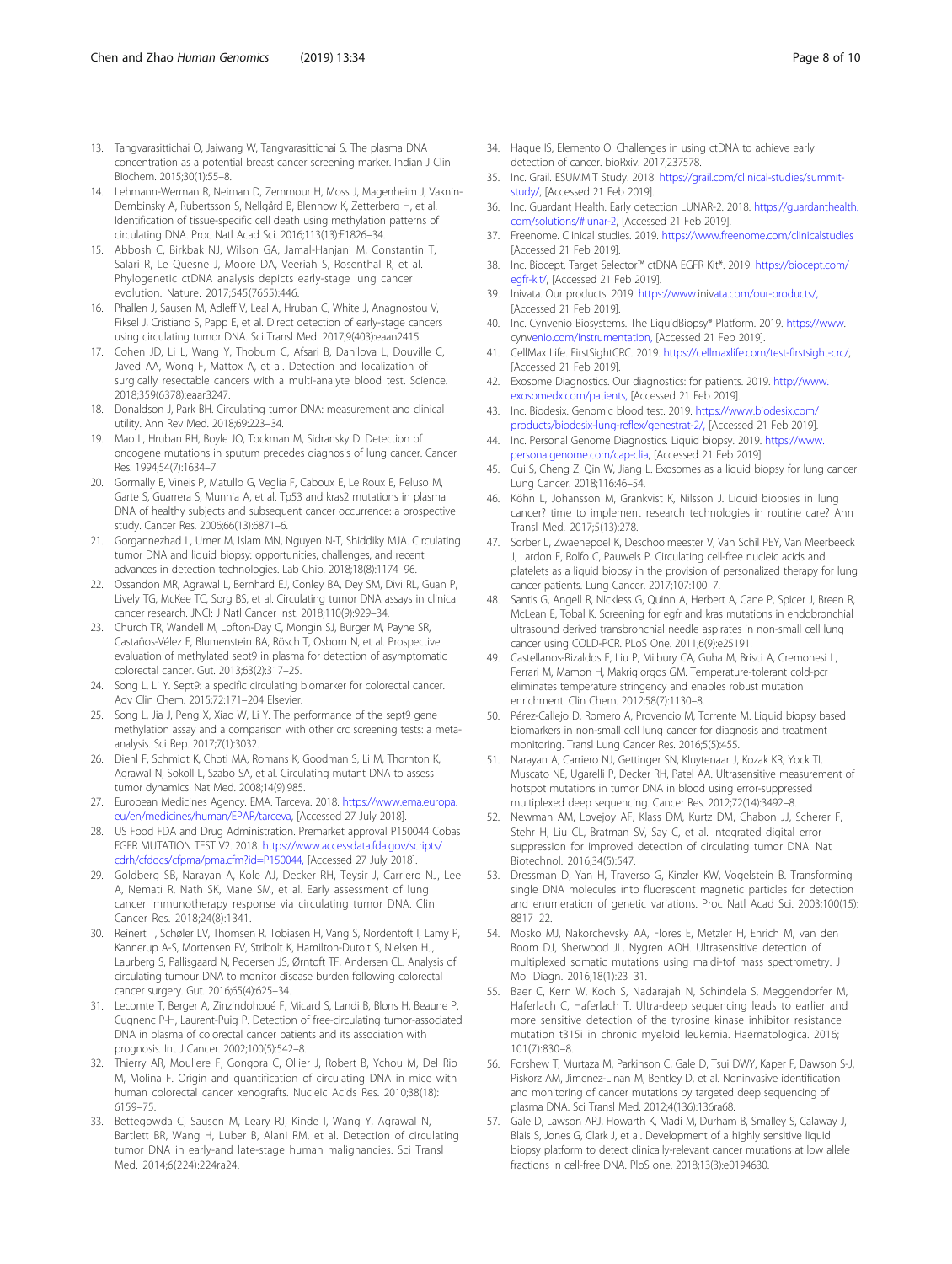- <span id="page-8-0"></span>58. Kinde I, Wu J, Papadopoulos N, Kinzler KW, Vogelstein B. Detection and quantification of rare mutations with massively parallel sequencing. ProcNatl Acad Sci. 2011;108(23):9530–5.
- 59. Jeanne T, Kinde I, Wang Y, Wong HL, Roebert J, Christie M, Tacey M, Wong R, Singh M, Karapetis CS, et al. Circulating tumor DNA as an early marker of therapeutic response in patients with metastatic colorectal cancer. Ann Oncol. 2015;26(8):1715–22.
- 60. Chabon JJ, Simmons AD, Lovejoy AF, Esfahani MS, Newman AM, Haringsma HJ, Kurtz DM, Stehr H, Scherer F, Karlovich CA, et al. Circulating tumour DNA profiling reveals heterogeneity of egfr inhibitor resistance mechanisms in lung cancer patients. Nat Commun. 2016;7:11815.
- 61. Newman AM, Bratman SV, Jacqueline To, Wynne JF, Eclov NCW, Modlin LA, Liu CL, Neal JW, Wakelee HA, Merritt RE, et al. An ultrasensitive method for quantitating circulating tumor DNA with broad patient coverage. Nat Med. 2014;20(5):548.
- 62. Thermo Fisher Scientific. Ion AmpliSeq Panels. 2019. [https://www.](https://www.thermofisher.com/us/en/home/life-science/sequencing/next-generation-sequencing/ion-torrent-nextgeneration-sequencing-workflow/ion-torrent-next-generation-sequencing-select-targets/ampliseq-target-selection.html?SID=fr-ampliseqod-main) [thermofisher.com/us/en/home/life-science/sequencing/next-generation](https://www.thermofisher.com/us/en/home/life-science/sequencing/next-generation-sequencing/ion-torrent-nextgeneration-sequencing-workflow/ion-torrent-next-generation-sequencing-select-targets/ampliseq-target-selection.html?SID=fr-ampliseqod-main)[sequencing/ion-torrent-next-generation-sequencing-workflow/ion-torrent](https://www.thermofisher.com/us/en/home/life-science/sequencing/next-generation-sequencing/ion-torrent-nextgeneration-sequencing-workflow/ion-torrent-next-generation-sequencing-select-targets/ampliseq-target-selection.html?SID=fr-ampliseqod-main)[next-generation-sequencing-select-targets/ampliseq-target-selection.](https://www.thermofisher.com/us/en/home/life-science/sequencing/next-generation-sequencing/ion-torrent-nextgeneration-sequencing-workflow/ion-torrent-next-generation-sequencing-select-targets/ampliseq-target-selection.html?SID=fr-ampliseqod-main) [html?SID=fr-ampliseqod-main,](https://www.thermofisher.com/us/en/home/life-science/sequencing/next-generation-sequencing/ion-torrent-nextgeneration-sequencing-workflow/ion-torrent-next-generation-sequencing-select-targets/ampliseq-target-selection.html?SID=fr-ampliseqod-main) [Accessed 07 Feb 2019].
- 63. Rothé F, Laes J-F, Lambrechts D, Smeets D, Vincent D, Maetens M, Fumagalli D, Michiels S, Drisis S, Moerman C, et al. Plasma circulating tumor DNA as an alternative to metastatic biopsies for mutational analysis in breast cancer. Ann Oncol. 2014;25(10):1959–65.
- 64. Lebofsky R, Decraene C, Bernard V, Kamal M, Blin A, Leroy Q, Frio TR, Pierron G, Callens C, Bieche I, et al. Circulating tumor DNA as a noninvasive substitute to metastasis biopsy for tumor genotyping and personalized medicine in a prospective trial across all tumor types. Mol Oncol. 2015;9(4):783–90.
- 65. Guttery DS, Page K, Hills A, Woodley L, Marchese SD, Rghebi B, Hastings RK, Luo J, Pringle JH, Stebbing J, et al. Noninvasive detection of activating estrogen receptor 1 (esr1) mutations in estrogen receptor–positive metastatic breast cancer. Clin Chem. 2015;61(7):974–82.
- 66. Leary RJ, Kinde I, Diehl F, Schmidt K, Clouser C, Duncan C, Antipova A, Lee C, McKernan K, Francisco M, et al. Development of personalized tumor biomarkers using massively parallel sequencing. Sci Transl Med. 2010;2(20):20ra14.
- 67. Leary RJ, Sausen M, Kinde I, Papadopoulos N, Carpten JD, Craig D, O'shaughnessy J, Kinzler KW, Parmigiani G, Vogelstein B, et al. Detection of chromosomal alterations in the circulation of cancer patients with wholegenome sequencing. Sci Transl Med. 2012;4(162):162ra154.
- 68. Wang T-L, Maierhofer C, Speicher MR, Lengauer C, Vogelstein B, Kinzler KW, Velculescu VE. Digital karyotyping. Proc Natl Acad Sci. 2002;99(25): 16156–61.
- 69. Boon K, Eberhart CG, Riggins GJ. Genomic amplification of orthodenticle homologue 2 in medulloblastomas. Cancer Res. 2005;65(3):703–7.
- 70. Kinde I, Papadopoulos N, Kinzler KW, Vogelstein B. Fast-seqs: a simple and efficient method for the detection of aneuploidy by massively parallel sequencing. PloS one. 2012;7(7):e41162.
- 71. Belic J, Koch M, Ulz P, Auer M, Gerhalter T, Mohan S, Fischereder K, Petru E, Bauernhofer T, Geigl JB, et al. Rapid identification of plasma DNA samples with increased ctDNA levels by a modified fast-seqs approach. Clin Chem. 2015;61(6):838–49.
- 72. Belic J, Koch M, Ulz P, Auer M, Gerhalter T, Mohan S, Fischereder K, Petru E, Bauernhofer T, Geigl JB, et al. mfast-seqs as a monitoring and pre-screening tool for tumor-specific aneuploidy in plasma DNA. Circ Nucleic Acids in Serum and Plasma–CNAPS IX. 2016;924:147–55 Springer.
- 73. Shen SY, Singhania R, Fehringer G, Chakravarthy A, Roehrl MHA, Chadwick D, Zuzarte PC, Borgida A, Wang TT, Li T, et al. Sensitive tumour detection and classification using plasma cell-free DNA methylomes. Nature. 2018;563(7732):579.
- 74. Cohen JD, Javed AA, Thoburn C, Wong F, Tie J, Gibbs P, Schmidt CM, Yip-Schneider MT, Allen PJ, Schattner M, et al. Combined circulating tumor DNA and protein biomarker-based liquid biopsy for the earlier detection of pancreatic cancers. Proc Natl Acad Sci. 2017;114:201704961.
- 75. Xu R-h, Wei W, Krawczyk M, Wang W, Luo H, Flagg K, Yi S, Shi W, Quan Q, Li K, et al. Circulating tumour DNA methylation markers for diagnosis and prognosis of hepatocellular carcinoma. Nat Mater. 2017;16(11):1155.
- 76. Guo S, Diep D, Plongthongkum N, Fung H-L, Zhang K, Zhang K, et al. Nat Genet. 2017;49(4):635.
- 77. Hao X, Luo H, Krawczyk M, Wei W, Wang W, Wang J, Flagg K, Hou J, Zhang H, Yi S, et al. Dna methylation markers for diagnosis and prognosis of common cancers. Proc Natl Acad Sci. 2017;114(28):7414–9.
- 78. Taiwo O, Wilson GA, Morris T, Seisenberger S, Reik W, Pearce D, Beck S, Butcher LM. Methylome analysis using medip-seq with low DNA concentrations. Nat Protoc. 2012;7(4):617.
- 79. Beikircher G, Pulverer W, Hofner M, Noehammer C, Weinhaeusel A. Multiplexed and sensitive DNA methylation testing using methylationsensitive restriction enzymes "msre-qpcr". In: DNA methylation protocols: Springer; 2018. p. 407–24.
- 80. Kristiansen S, Nielsen D, Sölétormos G. Detection and monitoring of hypermethylated rassf1a in serum from patients with metastatic breast cancer. Clinical Epigenetics. 2016;8(1):35.
- 81. Herman JG, Graff JR, Myöhänen SBDN, Nelkin BD, Baylin SB. Methylationspecific pcr: a novel pcr assay for methylation status of cpg islands. Proc Natl Acad Sci. 1996;93(18):9821–6.
- 82. Eads CA, Danenberg KD, Kawakami K, Saltz LB, Blake C, Shibata D, Danenberg PV, Laird PW. Methylight: a high-throughput assay to measure DNA methylation. Nucleic Acids Res. 2000;28(8):e32–00.
- 83. Bibikova M, Lin Z, Zhou L, Chudin E, Garcia EW, Wu B, Doucet D, Thomas NJ, Wang Y, Vollmer E, et al. High-throughput DNA methylation profiling using universal bead arrays. Genome Res. 2006;16(3):383–93.
- 84. Taylor KH, Kramer RS, Davis JW, Guo J, Duff DJ, Xu D, Caldwell CW, Shi H. Ultradeep bisulfite sequencing analysis of DNA methylation patterns in multiple gene promoters by 454 sequencing. Cancer Res. 2007;67(18):8511–8.
- 85. Meissner A, Gnirke A, Bell GW, Ramsahoye B, Lander ES, Jaenisch R. Reduced representation bisulfite sequencing for comparative high-resolution DNA methylation analysis. Nucleic acids Res. 2005;33(18):5868–77.
- 86. Deng J, Shoemaker R, Xie B, Gore A, LeProust EM, Antosiewicz-Bourget J, Egli D, Maherali N, Park I-H, Yu J, et al. Targeted bisulfite sequencing reveals changes in DNA methylation associated with nuclear reprogramming. Nat Biotechnol. 2009;27(4):353.
- 87. Pisanic TR, Athamanolap P, Poh W, Chen C, Hulbert A, Brock MV, Herman JG, Wang T-H. Dreaming: a simple and ultrasensitive method for assessing intratumor epigenetic heterogeneity directly from liquid biopsies. Nucleic Acids Res. 2015;43(22):e154.
- 88. Sedlackova T, Repiska G, Celec P, Szemes T, Minarik G. Fragmentation of DNA affects the accuracy of the DNA quantitation by the commonly used methods. Biol Proced Online. 2013;15(1):5.
- 89. Thakur BK, Zhang H, Becker A, Matei I, Huang Y, Costa-Silva B, Zheng Y, Hoshino A, Brazier H, Xiang J, et al. Double-stranded DNA in exosomes: a novel biomarker in cancer detection. Cell Res. 2014;24(6):766.
- 90. Forbes SA, Bindal N, Bamford S, Cole C, Kok CY, Beare D, Jia M, Shepherd R, Leung K, Menzies A, et al. Cosmic: mining complete cancer genomes in the catalogue of somatic mutations in cancer. Nucleic Acids Res. 2010;39(suppl 1):D945–50.
- 91. Tomczak K, Czerwińska P, Wiznerowicz M. The Cancer Genome Atlas (TCGA): an immeasurable source of knowledge. Contemp Oncol. 2015;19(1A):A68.
- 92. Merker JD, Oxnard GR, Compton C, Diehn M, Hurley P, Lazar AJ, Lindeman N, Lockwood CM, Rai AJ, Schilsky RL, et al. Circulating tumor DNA analysis in patients with cancer: American society of clinical oncology and college of american pathologists joint review. Arch Pathol Lab Med. 2018;142(10):1242–53.
- 93. Zhao H, Chen K-Z, Hui B-G, Zhang K, Yang F, Wang J. Role of circulating tumor DNA in the management of early-stage lung cancer. Thoracic Cancer. 2018;9(5):509–15.
- 94. Kang Q, Henry NL, Paoletti C, Jiang H, Vats P, Chinnaiyan AM, Hayes DF, Merajver SD, Rae JM, Tewari M. Comparative analysis of circulating tumor DNA stability in k3edta, streck, and cellsave blood collection tubes. Clin Biochem. 2016;49(18):1354–60.
- 95. Lam NYL, Rainer TH, Chiu RWK, Lo YMD. Edta is a better anticoagulant than heparin or citrate for delayed blood processing for plasma DNA analysis. Clin Chem. 2004;50(1):256–7.
- 96. Xi L, Pham TH-T, Payabyab EC, Sherry RM, Rosenberg SA, Raffeld M. Circulating tumor DNA as an early indicator of response to T-cell transfer immunotherapy in metastatic melanoma. Clin Cancer Res. 2016;22(22):5480–6.
- 97. Wang R, Li X, Zhang H, Wang K, He J. Cell-free circulating tumor DNA analysis for breast cancer and its clinical utilization as a biomarker. Oncotarget. 2017;8(43):75742.